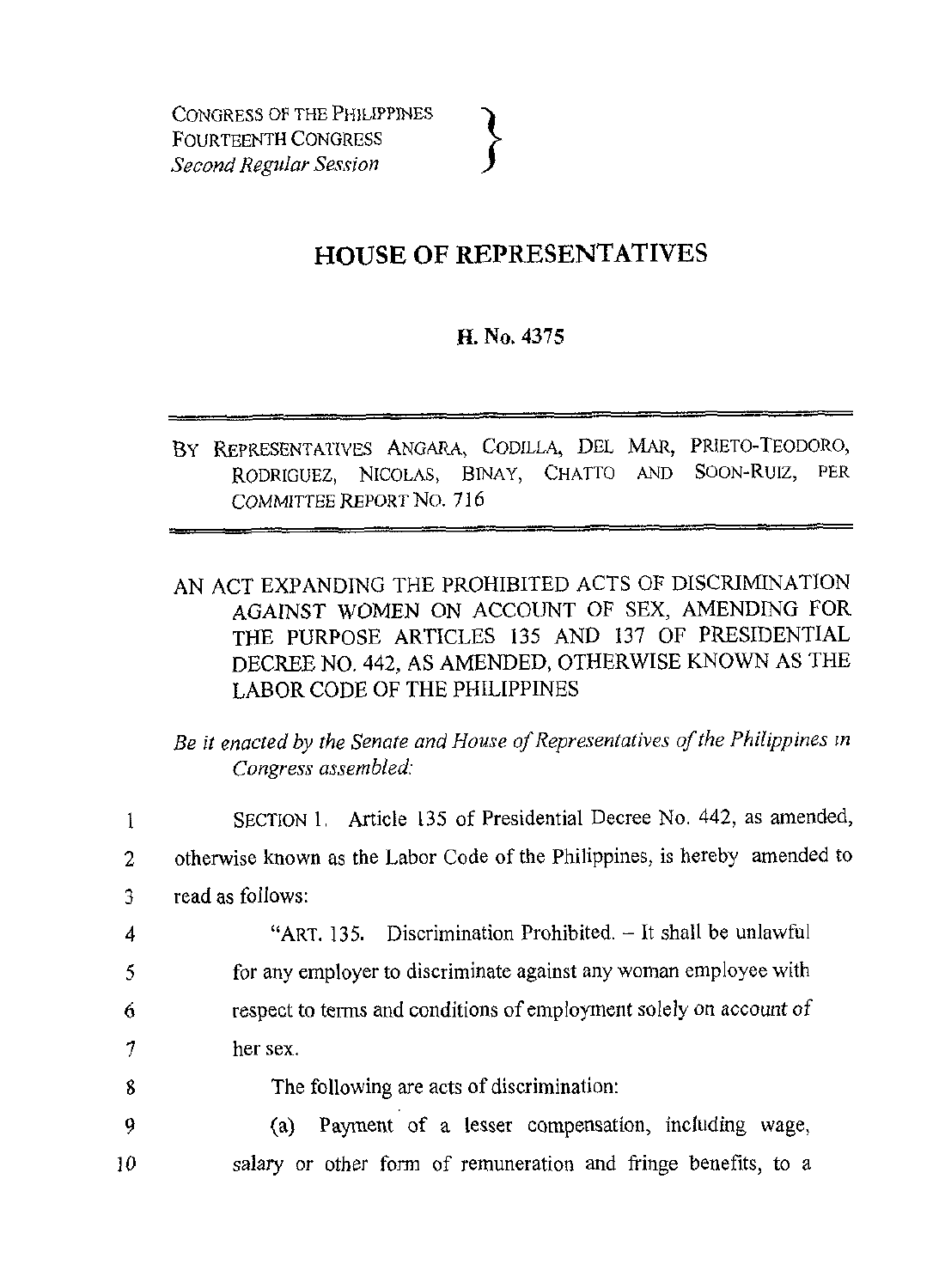female employee as against a male employee, for work of equal value; [and]

(b) Favoring a male employee over a female employee with respect to promotion, **ASSIGNMENT,** training opportunities, study and scholarship grants solely on account of their sexes.<sup>[1]</sup>; AND

*(C)* **FAVORING A MALE EMPLOYEE OVER A FEMALE EMPLOYEE WITH RESPECT TO DISMISSAL OF PERSONNEL OR THE**  APPLICATION OF ANY RETRENCHMENT POLICY OF THE **EMPLOYER SOLELY ON ACCOUNT OF THEIR SEXES.**  6 7 8 9

Criminal liability for the willful commission of any unlawful act as provided in this Article or any violation of the rules and regulations issued pursuant to Section 2 hereof shall be penalized as provided in Articles 288 and 289 of this Code: Provided, That the institution of any criminal action under this provision shall not bar the aggrieved employee from filing an entirely separate and distinct action for money claims, which may include claims for damages and other affirmative relief. The actions hereby authorized shall proceed independently of each other." **IO**  11 12 13 14 15 16 17 **18** 

SEC. 2. Article 137 of the Labor Code is hereby amended to read as follows: 19 20

"ART. 137. Prohibited Acts.  $-(a)$  It shall be unlawful for any employer: 21 22

(1) To deny any woman employee the benefits provided for in this Chapter or to discharge any woman employed by him for the purpose of preventing her from enjoying any of the benefits provided under this Code; 23 24 25 26

(2) To discharge such woman on account of her pregnancy, or while on leave or in confinement due to her pregnancy; 27 28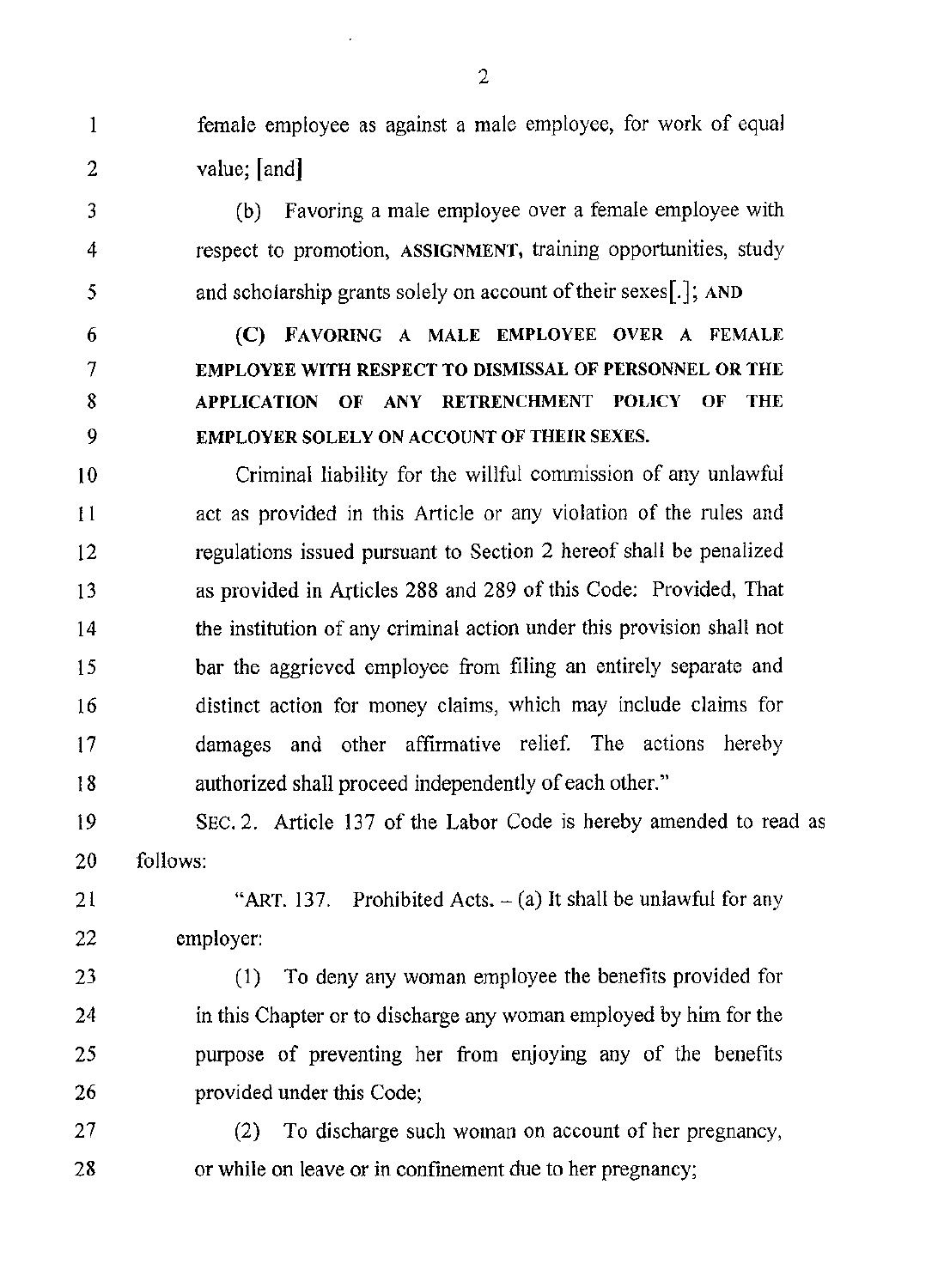(3j To discharge or refuse the admission of such woman upon returning to her work for fear that she may again he pregnant[.]; **OR I**  2 **3** 

4 *5 6* 

**(4) TO DENY ANY WOMAN THE BENEFITS OF EMPLOYMENT OR OTHER STATUTORY BENEFITS UNDER OUR LAWS BY REASON OF HER SEX."** 

SEC. 3. *Penalties.*  $-$  Any employer who commits or attempts in any manner to commit any of the acts herein prohibited shall, in addition to other penalties as may be provided by law, upon conviction hereof, be punished by a fine of not less than Fifty thousand pesos (PSO,OOO.OO), but not more than Two hundred thousand pesos (P200,000.00), and suffer imprisonment of not less than **two** (2) years but not more than four (4) years: Provided, That the conviction or acquittal obtained by the employer shall not be a bar to the filing by the female employee of a civil suit for the payment of salaries or benefits due her. **7 8**  9 **IO**  11 12 13 **14**  15

Any employee or person who willfully aids or abets in the commission of the acts prohibited herein or who causes the commission of any such acts by another shall be liable in the same manner **as** the employer. **16 17 I8** 

**If** the offender **is** not a Filipino citizen, he shall be deported immediately upon service of the sentence imposed herein. If he is a government official or employee, he shall be dismissed from the service and shall serve the maximum penalty prescribed for the offense. 19 20 **21**  22

In the case of associations, partnerships or corporations, the penalty shall be imposed on the partner, president, general manager, branch manager or responsible officer responsible for the violation. 23 24 25

SEC. 4. *Implementing Rules and Regulations.* - Within thirty (30) days from the effectivity of this Act, the Secretary of Labor and Employment, in consultation with the Tripartite Industrial Peace Council, shall issue and *26*  27 28

**:3**